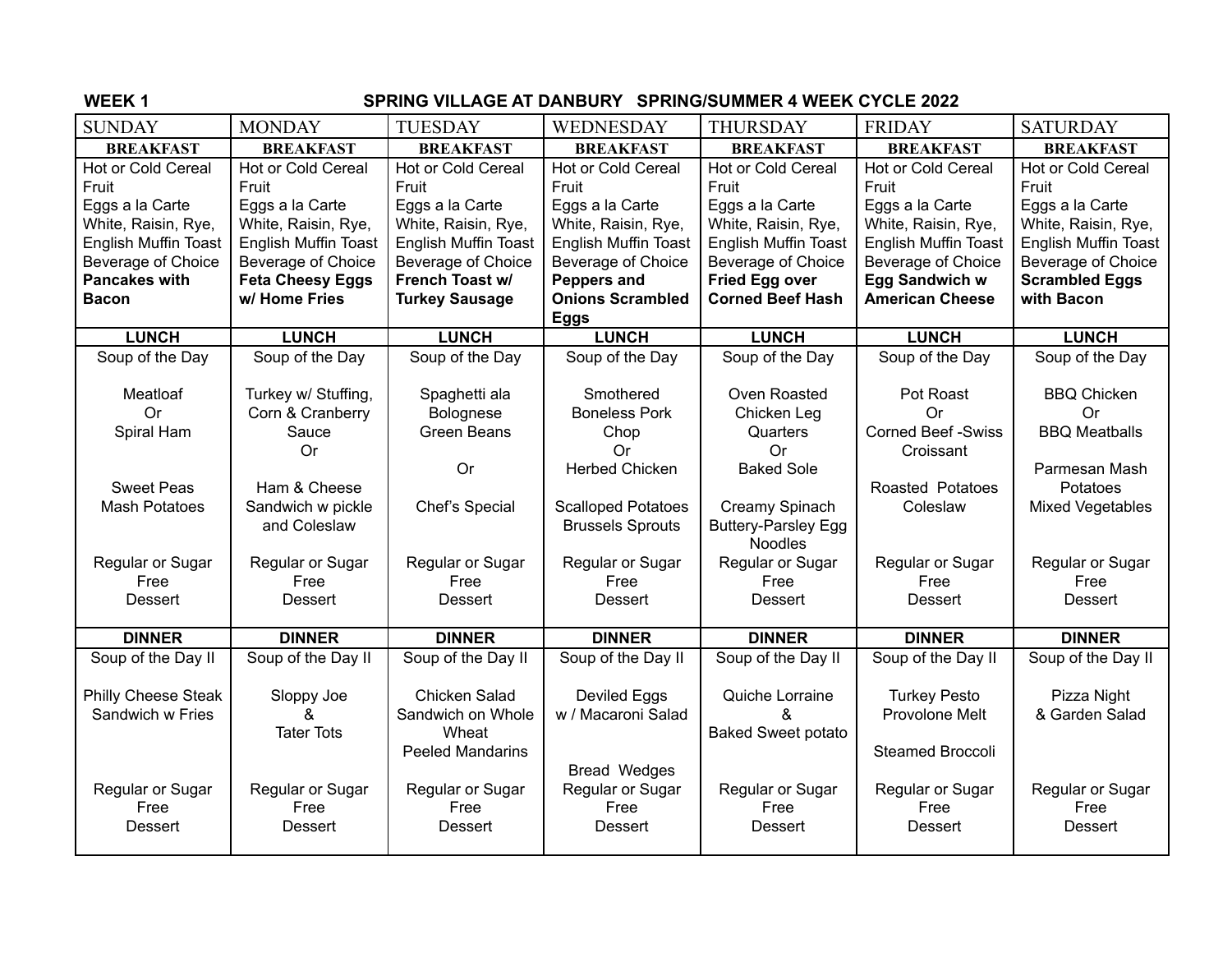| <b>WEEK2</b>                | <b>SPRING VILLAGE AT DANBURY SPRING/SUMMER 4 WEEK CYCLE 2022</b> |                             |                             |                             |                             |                       |
|-----------------------------|------------------------------------------------------------------|-----------------------------|-----------------------------|-----------------------------|-----------------------------|-----------------------|
| <b>SUNDAY</b>               | <b>MONDAY</b>                                                    | <b>TUESDAY</b>              | <b>WEDNESDAY</b>            | <b>THURSDAY</b>             | <b>FRIDAY</b>               | <b>SATURDAY</b>       |
| <b>BREAKFAST</b>            | <b>BREAKFAST</b>                                                 | <b>BREAKFAST</b>            | <b>BREAKFAST</b>            | <b>BREAKFAST</b>            | <b>BREAKFAST</b>            | <b>BREAKFAST</b>      |
| Hot or Cold Cereal          | Hot or Cold Cereal                                               | Hot or Cold Cereal          | Hot or Cold Cereal          | Hot or Cold Cereal          | Hot or Cold Cereal          | Hot or Cold Cereal    |
| Pancakes with               | <b>Western Omelet</b>                                            | French Toast w/             | <b>Breakfast Burrito</b>    | Bacon, Egg and              | <b>Biscuit w Sausage</b>    | Scrambled Eggs        |
| Bacon                       | Fruit                                                            | Sausage                     | Wrap                        | Cheese                      | gravy                       | with Bacon            |
| Fruit                       | Eggs a la Carte                                                  | Fruit                       | Fruit                       | Fruit                       | Fruit                       | Fruit                 |
| Eggs a la Carte             | White, Raisin, Rye,                                              | Eggs a la Carte             | Eggs a la Carte             | Eggs a la Carte             | Eggs a la Carte             | Eggs a la Carte       |
| White, Raisin, Rye,         | <b>English Muffin Toast</b>                                      | White, Raisin, Rye,         | White, Raisin, Rye,         | White, Raisin, Rye,         | White, Raisin, Rye,         | White, Raisin, Rye,   |
| <b>English Muffin Toast</b> | Beverage of Choice                                               | <b>English Muffin Toast</b> | <b>English Muffin Toast</b> | <b>English Muffin Toast</b> | <b>English Muffin Toast</b> | English Muffin Toast  |
| Beverage of Choice          | <b>Feta Cheesy Eggs</b>                                          | Beverage of Choice          | Beverage of Choice          | Beverage of Choice          | Beverage of Choice          | Beverage of Choice    |
| <b>Pancakes with</b>        | w/ Home Fries                                                    | French Toast w/             | Peppers and                 | <b>Fried Egg over</b>       | <b>Egg Sandwich w</b>       | <b>Scrambled Eggs</b> |
| <b>Bacon</b>                |                                                                  | <b>Turkey Sausage</b>       | <b>Onions Scrambled</b>     | <b>Corned Beef Hash</b>     | <b>American Cheese</b>      | with Bacon            |
|                             |                                                                  |                             | <b>Eggs</b>                 |                             |                             |                       |
| <b>LUNCH</b>                | <b>LUNCH</b>                                                     | <b>LUNCH</b>                | <b>LUNCH</b>                | <b>LUNCH</b>                | <b>LUNCH</b>                | <b>LUNCH</b>          |
| Soup of the Day             | Soup of the Day                                                  | Soup of the Day             | Soup of the Day             | Soup of the Day             | Soup of the Day             | Soup of the Day       |
|                             |                                                                  |                             |                             |                             |                             |                       |
| Open Face Roast             | Lasagna                                                          | Italian Sausage and         |                             | Shrimp Scampi               | <b>Stuffed Cabbage</b>      | Chicken Paprikash     |
| <b>Beef Sandwich</b>        | or                                                               | Peppers over Pasta          | Indoor/Outdoor              | or                          | Over Mash                   | w/ Rice Pilaf         |
| <b>or</b>                   | <b>Beef Stroganoff</b>                                           | <b>or</b>                   | <b>BBQ day</b>              | Chicken Piccata             | Potatoes                    | or                    |
| Open Face Chicken           | over                                                             |                             |                             |                             | <b>or</b>                   | Mac and Cheese        |
| Sandwich                    | Egg Noodles                                                      | <b>Stuffed Fish Filet</b>   |                             | Spaguetti                   | Deluxe Hamburger            |                       |
|                             |                                                                  | Sautee Peppers              |                             | <b>Carrot Coins</b>         | <b>French Fries</b>         |                       |
| Mash Potatoes and           | <b>Green Beans</b>                                               | <b>Baked Potato</b>         |                             |                             |                             | 4 way mixed veg       |
| Fiesta Corn                 |                                                                  |                             |                             |                             |                             |                       |
|                             | Regular or Sugar                                                 | Regular or Sugar            | Regular or Sugar            | Regular or Sugar            | Regular or Sugar            | Regular or Sugar      |
| Regular or Sugar            | Free                                                             | Free                        | Free                        | Free                        | Free                        | Free                  |
| <b>Free Dessert</b>         | Dessert                                                          | Dessert                     | Dessert                     | Dessert                     | Dessert                     | Dessert               |
| <b>DINNER</b>               | <b>DINNER</b>                                                    | <b>DINNER</b>               | <b>DINNER</b>               | <b>DINNER</b>               | <b>DINNER</b>               | <b>DINNER</b>         |
| Soup of the Day             | Soup of the Day                                                  | Soup of the Day             | Soup of the Day             | Soup of the Day             | Soup of the Day             | Soup of the Day       |
| 100% Beef Hot Dog           |                                                                  | <b>BLT</b>                  | Honey Teriyaki              | <b>Monte Cristo</b>         | Egg or Tuna                 |                       |
| <b>Baked Beans</b>          |                                                                  | or                          | <b>Boneless Chicken</b>     | Sandwich w                  | Salad Croissant             | Italian Sub w/        |
| Coleslaw                    | Chef's Special                                                   | <b>Tuna Salad</b>           | Wings, Carrot &             | <b>Tomato Soup</b>          | Pickle Spear &              |                       |
|                             |                                                                  | with Crackers               | Celery Sticks side          |                             | Chips                       | Potato Chips          |
|                             |                                                                  |                             | of Blue Cheese              |                             |                             |                       |
|                             |                                                                  | <b>Chilled Pears</b>        | <b>French Fries</b>         |                             |                             |                       |
|                             |                                                                  |                             |                             |                             |                             |                       |
| Regular or Sugar            | Regular or Sugar                                                 | Regular or Sugar            | Regular or Sugar            | Regular or Sugar            | Regular or Sugar            | Regular or Sugar      |
| Free                        | Free                                                             | Free                        | Free                        | Free                        | Free                        | Free                  |
| <b>Dessert</b>              | Dessert                                                          | Dessert                     | Dessert                     | <b>Dessert</b>              | Dessert                     | <b>Dessert</b>        |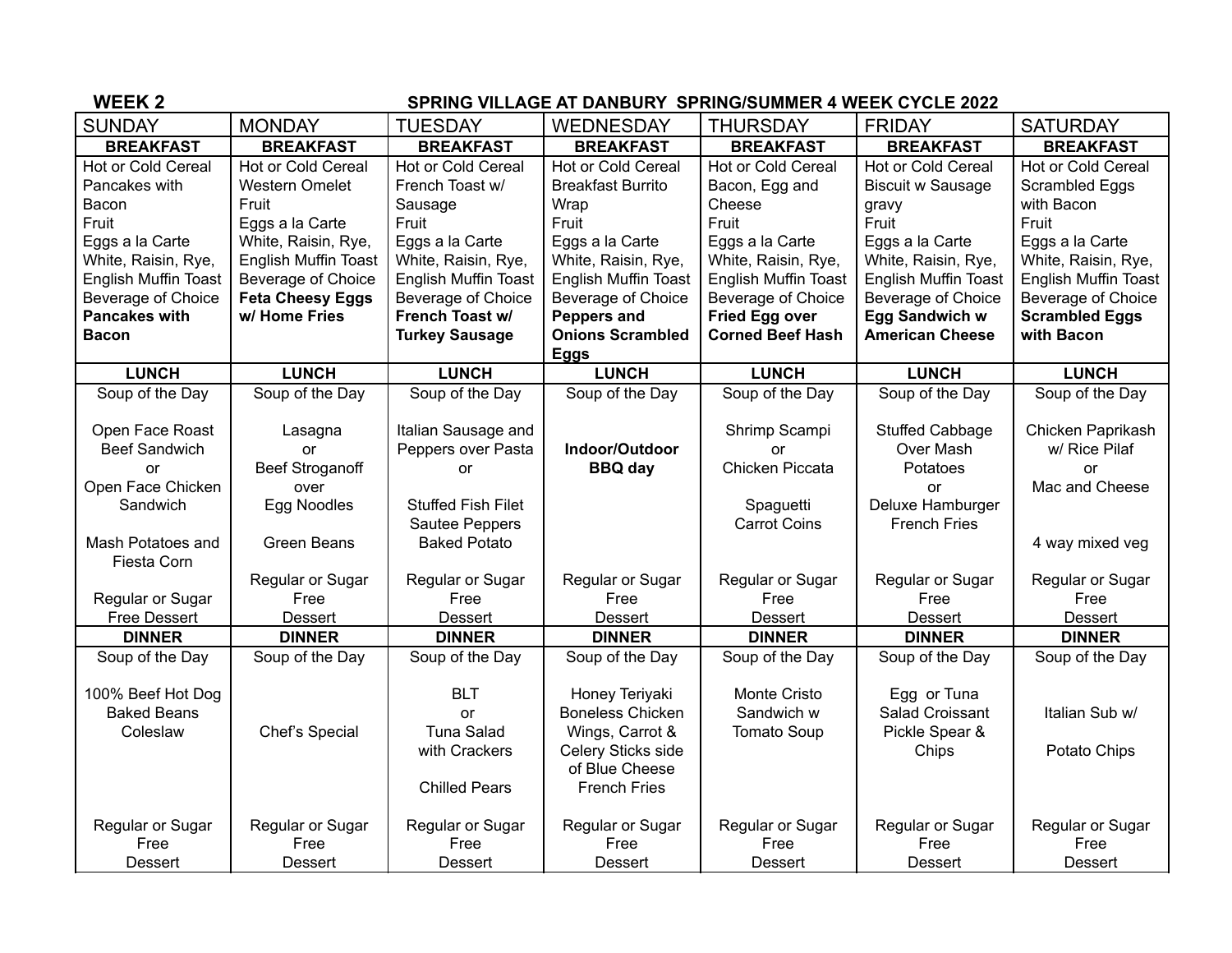## **WEEK 3 SPRING VILLAGE AT DANBURY SPRING/SUMMER 4 WEEK CYCLE 2022** SUNDAY | MONDAY | TUESDAY | WEDNESDAY | THURSDAY | FRIDAY | SATURDAY **BREAKFAST BREAKFAST BREAKFAST BREAKFAST BREAKFAST BREAKFAST BREAKFAST** Hot or Cold Cereal Pancakes with Bacon Fruit Eggs a la Carte White, Raisin, Rye, English Muffin Toast Beverage of Choice **Pancakes w/ Bacon** Hot or Cold Cereal Western Omelet Fruit Eggs a la Carte White, Raisin, Rye, English Muffin Toast Beverage of Choice **Feta Cheese Eggs w/ Home Fries** Hot or Cold Cereal French Toast w/ Sausage Fruit Eggs a la Carte White, Raisin, Rye, English Muffin Toast Beverage of Choice **French Toast & Turkey Sausage** Hot or Cold Cereal Breakfast Burrito Wrap Fruit Eggs a la Carte White, Raisin, Rye, English Muffin Toast Beverage of Choice Beverage of Choice **Peppers & Onions Scrambled Eggs** Hot or Cold Cereal Bacon, Egg and Cheese Fruit Eggs a la Carte White, Raisin, Rye, English Muffin Toast **Fried Egg over Corned Beef Hash** Hot or Cold Cereal Biscuit w Sausage gravy Fruit Eggs a la Carte White, Raisin, Rye, English Muffin Toast Beverage of Choice **Egg Sandwich w/ American Cheese** Hot or Cold Cereal Scrambled Eggs with Bacon Fruit Eggs a la Carte White, Raisin, Rye, English Muffin Toast Beverage of Choice **Scrambled Eggs w Bacon Slices LUNCH LUNCH LUNCH LUNCH LUNCH LUNCH LUNCH**

|                                                                                            | $. v.8 v.00000 = 990$                                                                                         | $\sim$ $\sim$ $\sim$ $\sim$ $\sim$ $\sim$ $\sim$                                                        | bovorago or onlorod                                                                              | bovorago or onoroo                                                                           | our orașe en oriene                                                                                                         |                                                                                          |
|--------------------------------------------------------------------------------------------|---------------------------------------------------------------------------------------------------------------|---------------------------------------------------------------------------------------------------------|--------------------------------------------------------------------------------------------------|----------------------------------------------------------------------------------------------|-----------------------------------------------------------------------------------------------------------------------------|------------------------------------------------------------------------------------------|
| Pancakes w/                                                                                | w/ Home Fries                                                                                                 | <b>French Toast &amp;</b>                                                                               | <b>Peppers &amp; Onions</b>                                                                      | <b>Fried Egg over</b>                                                                        | Egg Sandwich w/                                                                                                             | <b>Scrambled Eggs w</b>                                                                  |
| <b>Bacon</b>                                                                               |                                                                                                               | <b>Turkey Sausage</b>                                                                                   | <b>Scrambled Eggs</b>                                                                            | <b>Corned Beef Hash</b>                                                                      | <b>American Cheese</b>                                                                                                      | <b>Bacon Slices</b>                                                                      |
| <b>LUNCH</b>                                                                               | <b>LUNCH</b>                                                                                                  | <b>LUNCH</b>                                                                                            | <b>LUNCH</b>                                                                                     | <b>LUNCH</b>                                                                                 | <b>LUNCH</b>                                                                                                                | <b>LUNCH</b>                                                                             |
| Soup of the Day                                                                            | Soup of the Day                                                                                               | Soup of the Day                                                                                         | Soup of the Day                                                                                  | Soup of the Day                                                                              | Soup of the Day                                                                                                             | Soup of the Day                                                                          |
| Deluxe Hamburger<br>nr<br><b>Chicken Tenders</b><br>w/Honey Mustard<br>Dip<br>French Fries | <b>Swedish Meatballs</b><br>Egg Noodles<br>Cranberry sauce,<br>Peas<br>or<br>Chicken Stew over<br>Egg Noodles | Parmesan Herb<br><b>Crusted Tilapia</b><br>Sauteed Spinach<br><b>Rice Pilaf</b><br>or<br>Chef's Special | Stuffed Peppers w/<br>Mash Potato<br>or<br>Sweet and Sour<br><b>Chicken Over</b><br>Jasmine Rice | Chicken<br>Schnitzel<br>Spaetzle<br><b>Red Braised</b><br>Cabbage<br><b>or</b><br>Tuna Elbow | Gnocchi alla<br>Sorrentina w/ Garlic<br><b>Bread</b><br><b>or</b><br><b>Beef Jardiniere</b><br>Oven Roasted<br>Potatoes and | Corned Beef and<br>Cabbage with<br><b>Boiled New</b><br>Potatoes<br>or<br>Shepherd's Pie |
| Regular or Sugar<br>Dessert                                                                | Regular or Sugar<br>Free<br><b>Dessert</b>                                                                    | Regular or Sugar<br>Free<br>Dessert                                                                     | Regular or Sugar<br><b>Free</b><br><b>Dessert</b>                                                | Casserole w Peas<br>Regular or Sugar<br>Free<br><b>Dessert</b>                               | Dinner Roll<br>Regular or Sugar<br><b>Free</b><br><b>Dessert</b>                                                            | Regular or Sugar<br>Free<br>Dessert                                                      |
| <b>DINNER</b>                                                                              | <b>DINNER</b>                                                                                                 | <b>DINNER</b>                                                                                           | <b>DINNER</b>                                                                                    | <b>DINNER</b>                                                                                | <b>DINNER</b>                                                                                                               | <b>DINNER</b>                                                                            |
| Soup of the Day                                                                            | Soup of the Day                                                                                               | Soup of the Day                                                                                         | Soup of the Day                                                                                  | Soup of the Day                                                                              | Soup of the Day                                                                                                             | Soup of the Day                                                                          |
| <b>Chicken Cutlet</b><br>Sandwich                                                          | Caprese Tortellini<br>Salad with Cold                                                                         | Chicken Caesar<br>Salad<br><b>or</b>                                                                    | <b>Roast Beef</b><br>Sandwich<br>HorseRadish Mayo                                                | Open Face Turkey<br>Sandwich<br>Succotash and                                                | <b>BBQ Pulled Pork</b><br>Sandwich<br>Coleslaw                                                                              | <b>Turkey Provolone</b><br>w/<br>Cranberry Mayo                                          |
| Lettuce, Tomato<br>Coleslaw                                                                | Cuts                                                                                                          | <b>Chef Salad</b>                                                                                       | Lettuce and Tom<br>Chips                                                                         | <b>Baked Sweet</b><br>Potato                                                                 | <b>Tater Tots</b>                                                                                                           | Croissant<br><b>Chilled Peaches</b>                                                      |
| Regular or Sugar<br>Free<br><b>Dessert</b>                                                 | Regular or Sugar<br>Free<br>Dessert                                                                           | Regular or Sugar<br>Free<br><b>Dessert</b>                                                              | Regular or Sugar<br>Free<br>Dessert                                                              | Regular or Sugar<br>Free<br><b>Dessert</b>                                                   | Regular or Sugar<br>Free<br>Dessert                                                                                         | Regular or Sugar<br>Free<br>Dessert                                                      |